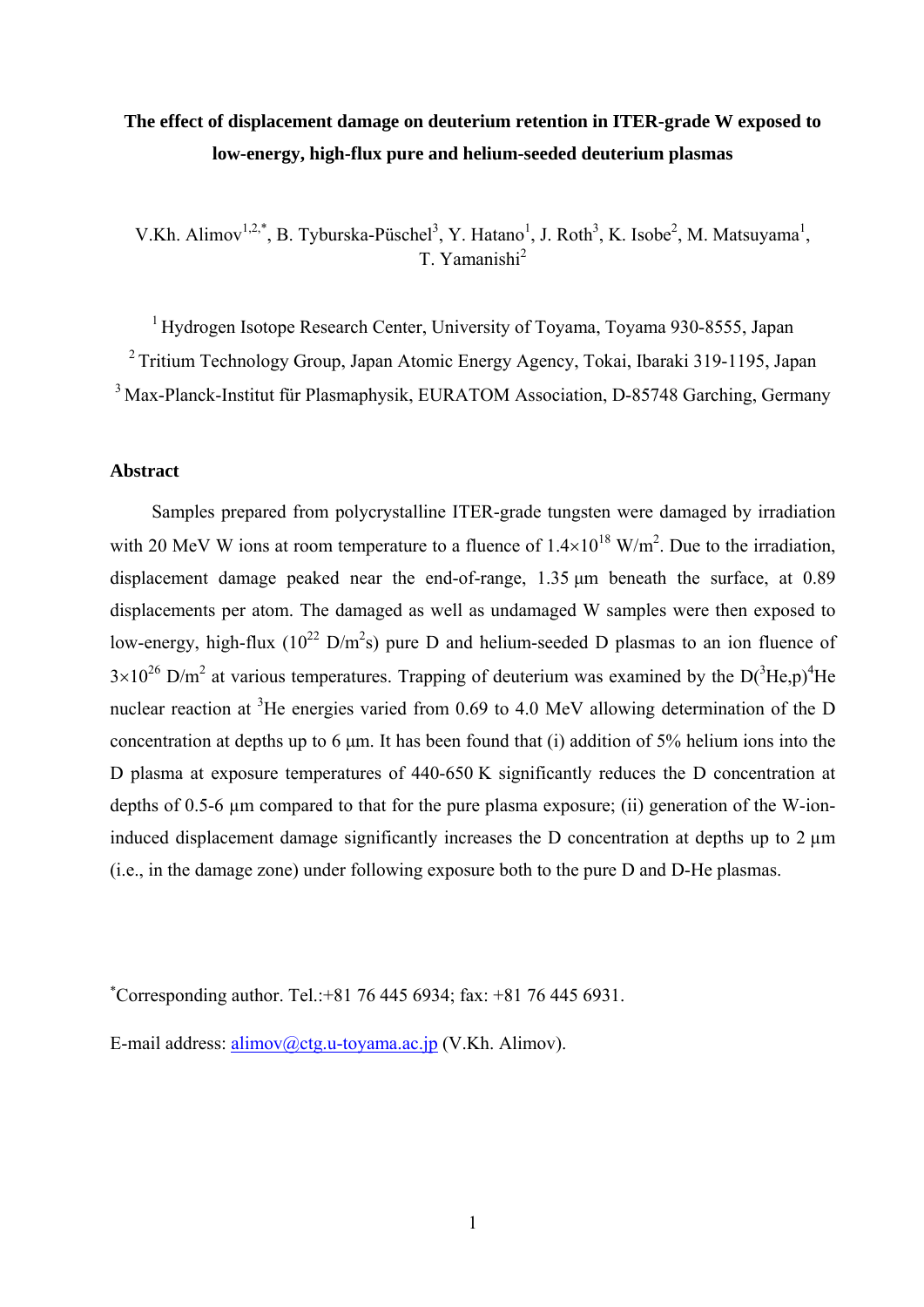#### **1. Introduction**

Due to its favorable physical properties, such as low erosion yield and high melting temperature, tungsten (W) is employed as a candidate material for plasma-facing high heat-flux structures in future fusion reactors. As plasma-facing material in the fusion reactors, W will be subject to intensive fluxes of energetic deuterium (D) and tritium (T) particles as well as helium (He) ions and 14 MeV neutrons (n) from the D–T fusion reaction. Neutron irradiation causes modification of the W crystal structure and creates displacements in the bulk [1, 2]. These processes lead to concerns about tritium inventory in the n-irradiated W after long-term deuterium-tritium plasma exposure. One of the ways to investigate the influence of n-produced defects on the hydrogen isotope inventory is to simulate displacement damage in tungsten using irradiation with energetic ions. It has been shown that defects produced by irradiation with H, Si, and W ions enhance deuterium retention in W materials after subsequent irradiation with D ions or exposure to D plasmas [3, 4, 5, 6, 7, 8, 9].

Seeding of He ions into the D plasma significantly reduces the D retention at elevated temperatures in undamaged W materials [10, 11, 12, 13]. Dynamic nano-scale helium bubble formation and development of an open porosity in the near-surface layer create short-circuit paths to the surface thus enhancing the D re-emission and limiting the D diffusion into the bulk [11, 14]. He co-implantation reduces D inward diffusion when the He implantation range is similar to or greater than that of D [15].

There are only few publications reporting on deuterium trapping at displacement damage in tungsten, namely in hot-rolled W foils, exposed to He-seeded deuterium plasma [4, 8]. The objective of this work are comparison studies of D retention at displacement damage in ITERgrade W exposed to pure and He-seeded D plasmas at elevated temperatures ( $\geq 440$  K).

#### **2. Experimental**

Polycrystalline ITER-grade W delivered from A.L.M.T. Corp. (Japan) has a purity of 99.99 wt.% with main impurities being Mo, Fe, C and O. The ITER-grade W is deformed (rolled, swaged and/or forged) followed by appropriate heat-treatments to obtain better mechanical properties, e.g., strength and toughness, after the sintering process [16, 17]. In consequence, the microstructure of the ITER-grade W consists of anisotropically elongated grains along the deformation axis [18]. The grain size is 1-3 µm in section and up to 5 µm in length. Individual elongated cracks observed between grains are due to the deformation treatment. Square-shaped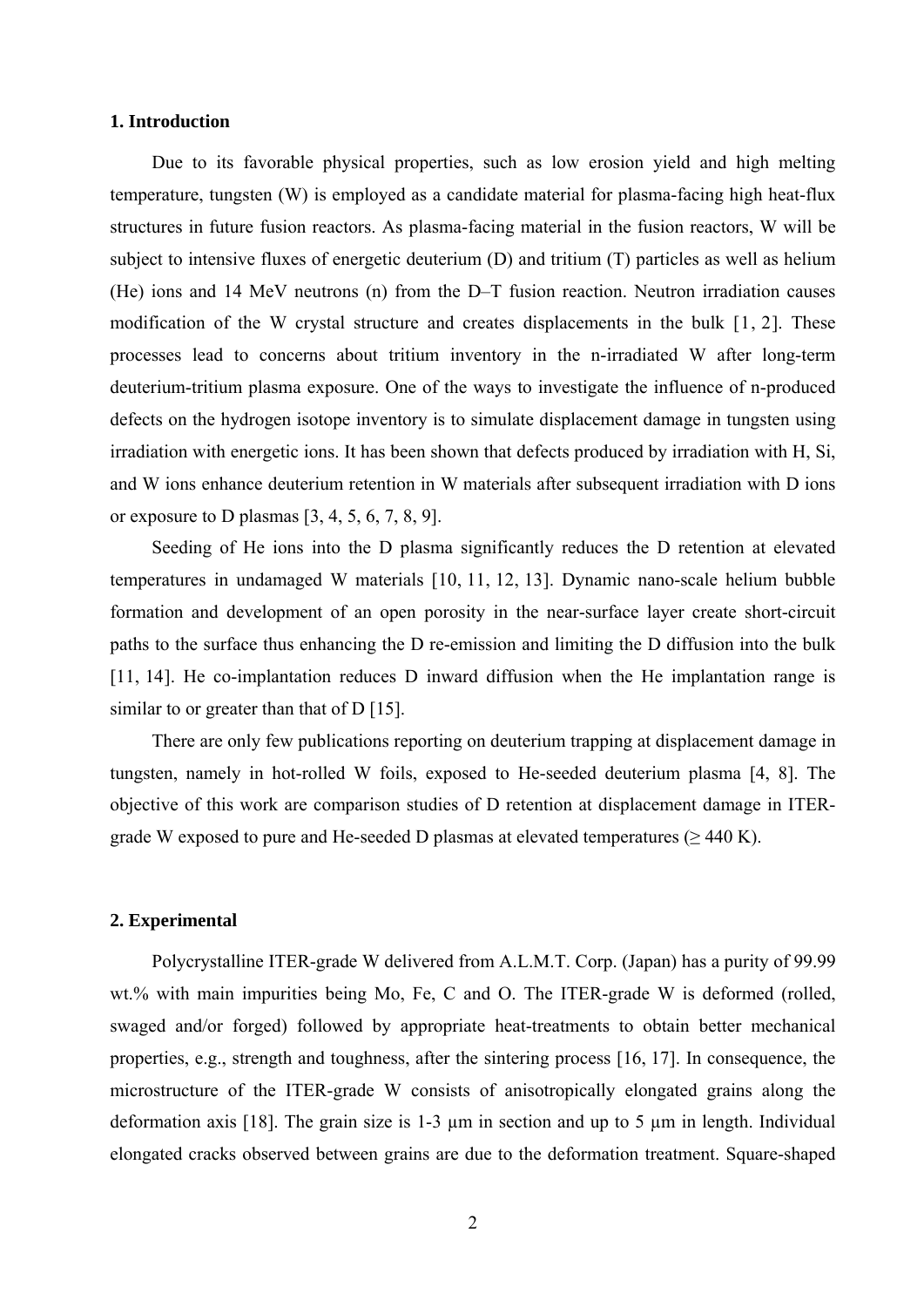samples,  $10\times10$  mm<sup>2</sup> in size and 2 mm in thickness, were so prepared by the manufacturer that the irradiated surfaces were perpendicular to deformation axis (i.e., to the heat transfer direction), which corresponds to the ITER specification. The samples were mechanically polished, clean in the acetone ultrasonic bath, and then annealed in vacuum at 1473 K for 30 min for stress relief.

Some of the W samples were irradiated with 3.33 MeV  $W^{6+}$  ions (20 MeV/W) to a fluence of 1.4 $\times$ 10<sup>18</sup> W/m<sup>2</sup> at room temperature. As a result, the near-surface layer of the samples was damaged to 0.89 displacements per atom (dpa) at the damage peak situated at a depth of 1.35  $\mu$ m. The damage profile was calculated using the program SRIM 2008.03 [19], "full cascade option", with a displacement energy of  $E_d = 90$  eV [20, 21]. Hereafter, the W samples irradiated with the W ions will be designated as damaged ones.

The damaged as well as undamaged W samples were exposed to low-energy, high-flux pure and helium-seeded deuterium plasmas at elevated temperatures (440-720 K). Note that the damaged samples were exposed to the plasmas on the damaged side. The linear plasma generator used for delivering plasma beams is described in Ref. [22]. To generate a pure D plasma, the  $D_2$ working pressure was kept at about 1 Pa. As a result, a plasma beam with species of  $D_2^+$  (over 80%) and  $D^+$  (less than 20%) was obtained. A bias voltage of -80 V was applied to the W sample, resulting in incident energy of 76 eV for  $D_2^+$  (38 eV/D), taking into account the plasma potential of about -4 V as measured by a Langmuir probe. The incident deuterium ion flux and fluence were fixed at  $10^{22}$  D/m<sup>2</sup>s and  $3\times10^{26}$  D/m<sup>2</sup>, respectively. The sample was passively heated by the plasma itself and the exposure temperature was set by the thermal contact between the sample and the cooled holder. The temperature was monitored using a type K thermocouple tightly pressed onto the rear of the sample.

To generate a helium-seeded D plasma (D-He plasma),  ${}^{4}$ He gas was injected into the plasma source region, and the He partial pressure was kept at  $10^{-1}$  Pa. In consequence, the concentration of He ions in the D-He plasma was 10%, which was determined in additional experiments by measuring sputtering yields of a W target exposed to D-He plasmas with various He percentages [11]. Thus, the ion composition of the D-He plasma was determined to be  $D_2^+$  $($ >72%), D<sup>+</sup> (<18%), and He<sup>+</sup> (10%). Since D<sub>2</sub><sup>+</sup> ions break up into two D atoms during collisions with the surface W atoms, the percentage of He in the flux of penetrating particles is estimated to be about 5%. The samples were exposed to the D-He plasma to a D ion fluence of  $3\times10^{26}$  D/m<sup>2</sup>.

The deuterium profiles in the plasma-exposed W samples were determined by nuclear reaction analysis (NRA) at IPP, Garching. The D( ${}^{3}$ He,p)<sup>4</sup>He reaction was utilized, and both the  $\alpha$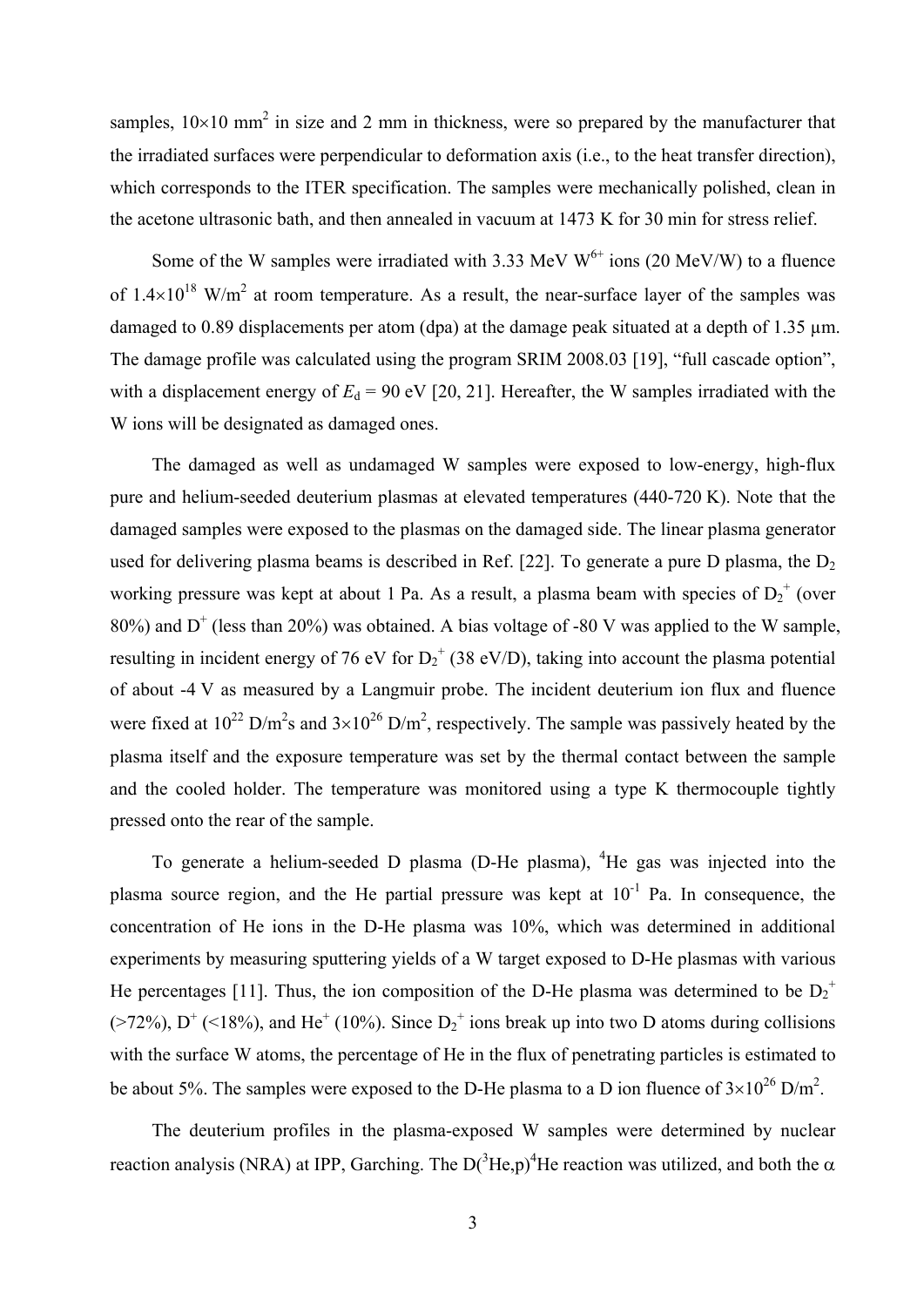particles and protons were analyzed. To determine the D concentration at larger depths, an analyzing beam of  $3$ He ions with energies varied from 0.69 to 4.0 MeV was used. The proton yields measured at different  ${}^{3}$ He ion energies allow measuring the D depth profile at depths of up to 6 μm [23].

#### **3. Results**

The deuterium depth profile in the undamaged ITER-grade W exposed to the pure D plasma at temperatures  $T_{\text{exp}} = 460$  and 560 K is characterized by a concentration of 0.1-0.2 at.% at depths of 1-6  $\mu$ m (in the sub-surface layer). Concentration minima at depths up to 1  $\mu$ m (Fig. 1a) may be connected with the appearance of small blisters and accompanying porosity development [24]. At  $T_{\text{exp}}$  = 640 K, the D concentration in the sub-surface layer does not exceed  $10^{-2}$  at.%. A further increase of the exposure temperature leads to a decrease of the D concentration (Fig. 1a).

Seeding of helium ions into the D plasma at exposure temperatures of 440-650 K significantly reduces the D concentration at depths of 0.5-6  $\mu$ m (Fig. 1b). At  $T_{\text{exp}} = 440$  K, the D concentration is described by a sharp near-surface concentration maximum of about 1 at.%, and, at depths above 0.5 μm, by a concentration of about  $3\times10^{-2}$  at.% slowly decreasing into the bulk. As the exposure temperature increases up to 650 K, the near-surface D concentration decreases to about 0.2 at.%, whereas the sub-surface D concentration becomes below the NRA detection limit  $(5\times10^{-4}$  at.%) (Fig. 1b).

Generation of ion-induced displacement damage and following exposure both to pure D plasma and D-He plasma significantly increases the D concentration at depths up to  $2 \mu m$  (i.e., in the damage zone) (Fig. 2). However, for all exposure temperatures, the D concentrations at depths of 4-6 µm in the undamaged and damaged W samples are comparable in a value (Figs. 1) and 2).

The temperature dependence of the total D retention at depths up to 6  $\mu$ m in the undamaged and damaged ITER-grade W exposed to the pure deuterium and He-seeded deuterium plasmas is shown in Fig. 3. As illustrated in this Figure, the displacement damage increases significantly the hydrogen isotope retention in the sub-surface layer.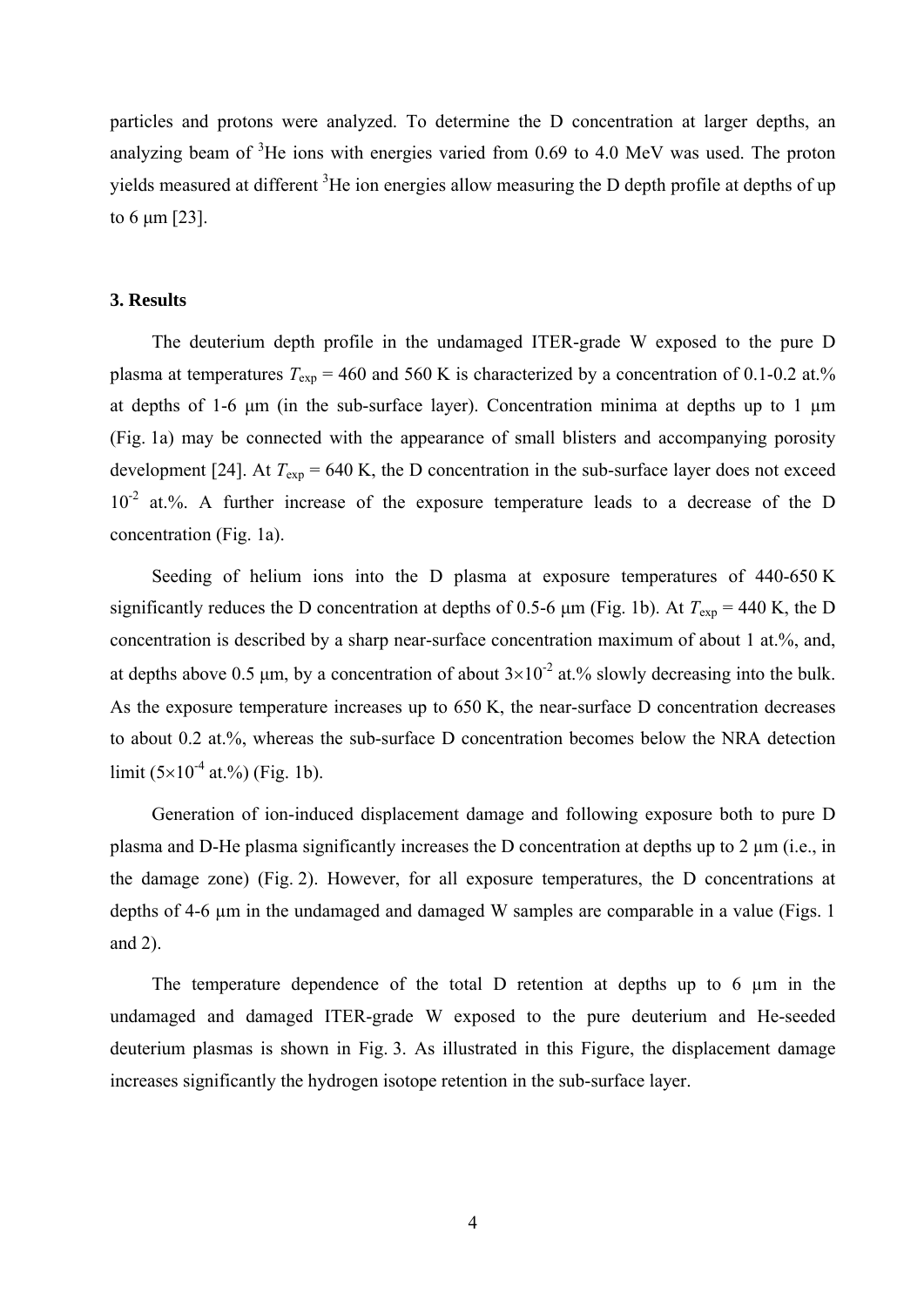#### **4. Discussion**

For tungsten exposed to a high flux D plasma at ion energies well below the displacement threshold, the mechanism of plastic deformation due to deuterium supersaturation [ 25 ] is considered to be responsible for the modification of the subsurface structure and formation of trapping sites for deuterium [26, 27]. As illustrated for the example of recrystallized W exposed to the D plasma [28, 29], intragranular cracks and large cavities at the grain boundaries are formed at depths up to several micrometers. As for the ITER-grade W with the strongly modified grain structure textured perpendicular to the surface, after its exposure to the high-flux D plasma at temperatures in the range from 320 to 600 K, Lindig et al. [24] have only observed blisterassociated cracks elongated in parallel to the surface and localized at depths of several hundreds of nanometers in the near-surface layer strongly distorted by mechanical polishing, without formation of large cavities and extrusions along slip systems like in the recrystallized W, with the exception of solitary cavities formed inside large grains. However, intrinsic intergranular cracks are a feature of the bulk structure of the mechanically-deformed ITER-grade W. These cracks may contribute to the trapping of deuterium in the bulk of the W material both in the molecular form inside the cracks and as D atoms chemisorbed at the walls of the cracks [18].

Under exposure of the ITER-grade W to the D-He plasma at elevated temperatures, a dynamic mechanism of nano-scale helium bubble formation [30] can lead to development of an open porosity in the near-surface layer and can create short-circuit paths to the surface thus enhancing the D re-emission and reducing the flux of D atoms diffusing into the bulk [31]. As consequence, the D concentration in the bulk of the W material is significantly lower than that after exposure to the pure D plasma (compare Figs. 1a and 1b).

In the damaged ITER-grade W exposed to the pure D and D-He plasmas, the diffusing D atoms are additionally trapped at the W-ion-induced defects like vacancies and vacancy complexes [32, 33] up to concentration higher than that for the undamaged W (Figs. 1 and 2).

Values for the concentration of deuterium at the depth of the damage peak,  $\frac{\text{damage}}{C_D}$ , in the damaged ITER-grade W exposed to the pure D and D-He plasmas at various temperatures are shown in Fig. 4 in units of D to W atomic ratio. After exposure to the pure D plasma at temperatures above 450 K, the concentration  $\frac{\text{damage}}{\text{C_D}}$  is always higher than that for the D-He plasma. This observation is in line with reported data [4] on D trapping at displacement damage in hot-rolled W irradiated with 12 MeV Si ions to 0.6 dpa and then exposed to pure D and D-5%He plasmas at about 473 K. As the exposure temperature increases, the concentration  $\text{d}^{\text{amage}}C_D$ decreases, both for the pure D plasma and helium-seeded D plasma (Fig. 4).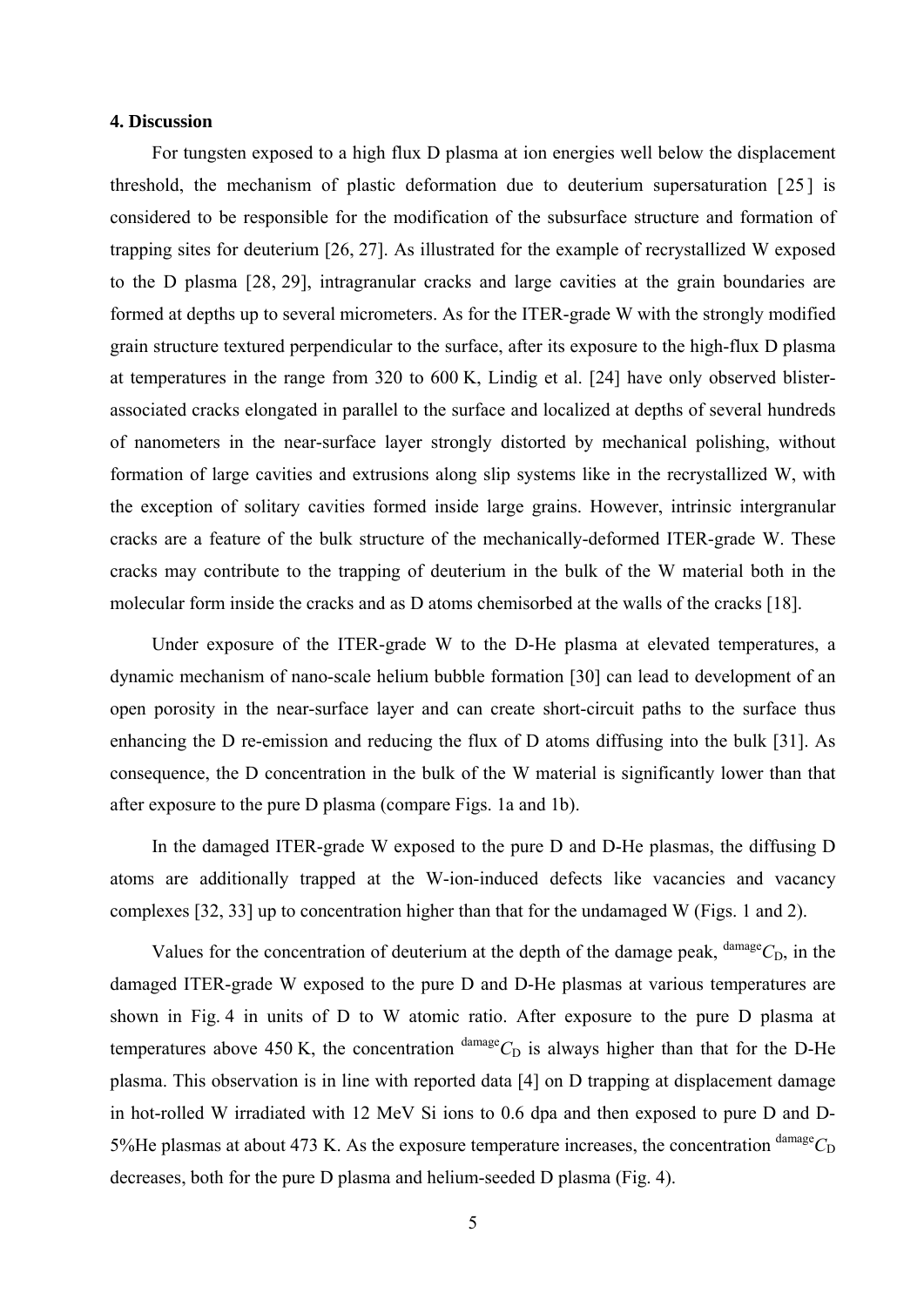Deuterium atoms injected into tungsten from a D plasma quickly reach thermal energies, settle into interstitial solution sites within a few nanometres of the surface, and diffuse through the metal lattice. The concentration of D in solution near the surface and the flux of D atoms diffusing into the bulk are governed by the incoming flux of D ions. Seeding of He ions into the D plasma evidently reduces significantly the solute D concentration and flux of diffusing D atoms. Comparing deuterium filling of Si-ion-induced traps in W exposed to D-5%He plasma to fluences up to  $1.5\times10^{26}$  D/m<sup>2</sup> [4] with the present D ion fluence of  $3\times10^{26}$  D/m<sup>2</sup>, we can state with assurance that the ion-induced defects in the damage zone become fully occupied. Higher concentration of D trapped in the damage zone observed after exposure to the pure D plasma (Fig. 4) can be explained by modification of vacancy-type defects. Under exposure to the pure D plasma, high supersaturation solute D concentration maintained in the damage zone is thought to stimulate the growth of the vacancy-type defects thus increasing the retention capacity for D atoms.

#### **5. Summary**

In polycrystalline ITER-grade W exposed at 460 and 560 K to D plasma (76 eV  $D_2^+$ ) with high ion flux of  $10^{22}$  D/m<sup>2</sup>s to a fluence of  $3\times10^{26}$  D/m<sup>2</sup>, deuterium is trapped at intrinsic intergranular cracks and accumulated up to concentration of 0.1-0.2 at.% within the analyzable depths up to 6 μm. At exposure temperatures above 560 K, the D concentration decreases with the temperature and falls to about  $10^{-3}$  at.% at 720 K. Seeding of He ions into the D plasma {76} eV  $(D_2^+ + 10\%$  He<sup>+</sup>)} at elevated temperatures (440-650 K) significantly reduces the D concentration at depths of 0.5-6 μm.

Displacement damage peaked at 0.89 dpa, preliminary generated in the ITER-grade W by irradiation with 20 MeV W ions at room temperature, significantly increases retention of deuterium in the damage zone during subsequent exposure the pure D and D-He plasmas. After exposure of the damaged W to the pure D plasma, the D concentration (in units of D to W atomic ratio) at a depth of the damage peak,  $\frac{\text{damage}}{\text{C}}$ <sub>D</sub>, decreases with increasing exposure temperature from about  $2\times10^{-2}$  D/W at  $T_{\text{exp}} = 440$  K to about  $2\times10^{-3}$  D/W at  $T_{\text{exp}} = 710$  K. However, after exposure to the D-He plasma at temperatures above 450 K, the concentration  $d$ <sup>damage</sup> $C_D$  is always lower than that for the pure D plasma. It is speculated that high supersaturation solute D concentration maintained in the damage zone under exposure to the pure D plasma stimulates the growth of the vacancy-type defects increasing thus the capacity for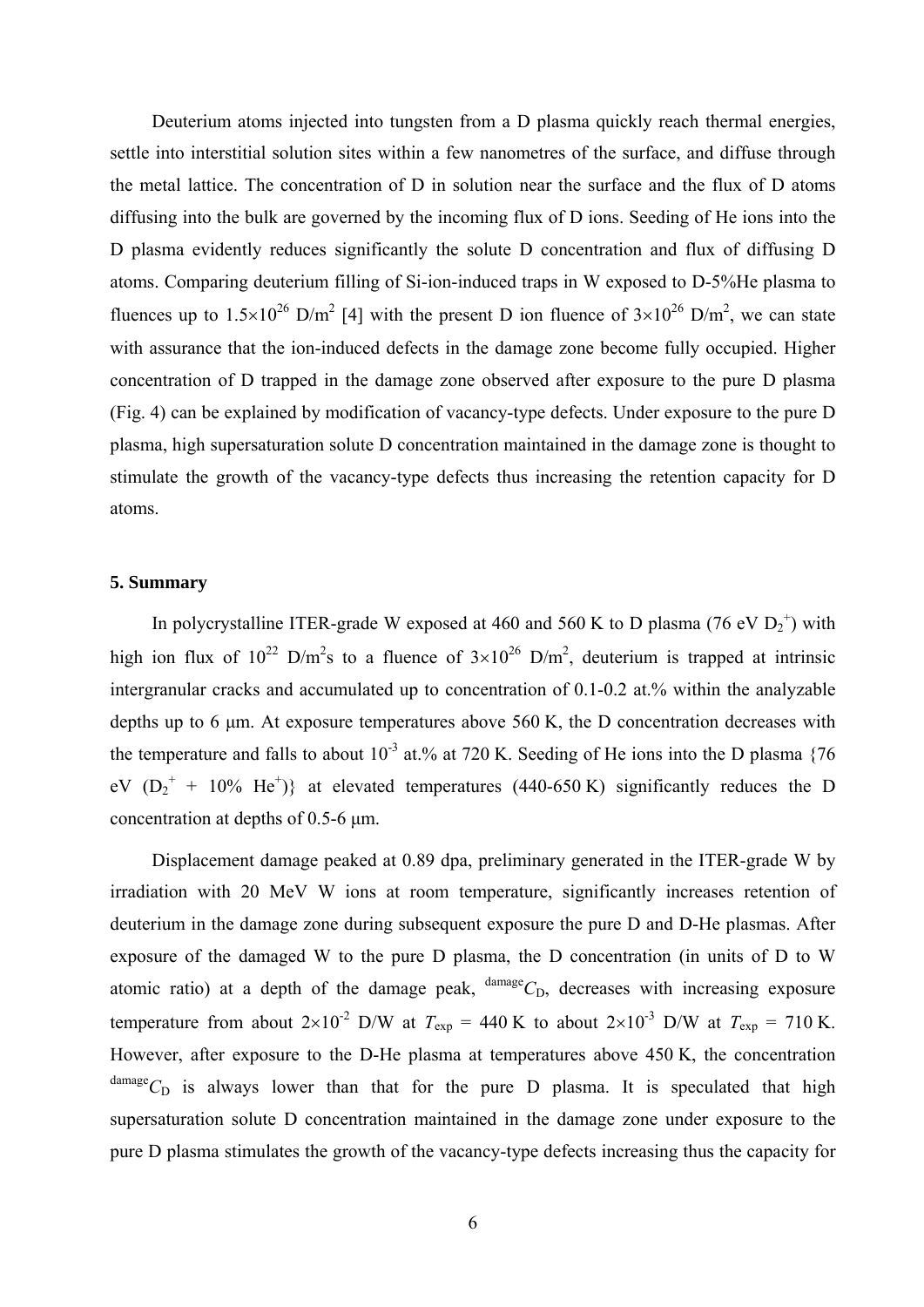D atoms. In the case of D-He plasma exposure, the growth of the defects is less significant due to the significantly lower solute D concentration.

# **Acknowledgements**

The authors would like to thank J. Dorner and M. Fußeder (IPP Garching, Germany) for irradiation of W samples with W ions and technical assistance with the  $3$ He beam analyses.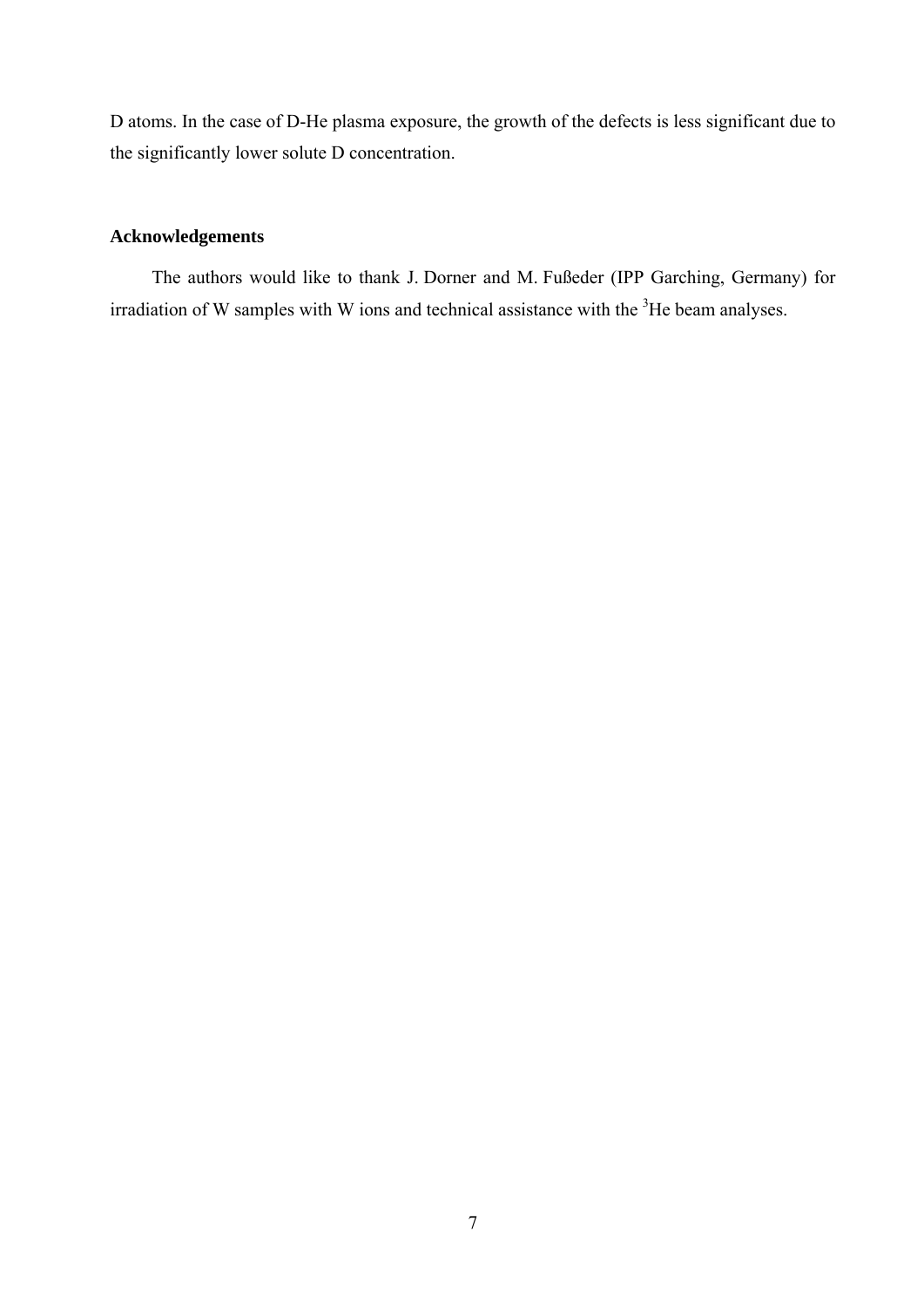## **Figure captions**

Figure 1. Depth profiles of deuterium retained in undamaged polycrystalline ITER-grade W after exposure to pure D plasma (76 eV  $D_2^+$ ) (a) and D-He plasma {76 eV ( $D_2^+$  + 10% He<sup>+</sup>)} (b) with D ion fluence of  $3\times10^{26}$  D/m<sup>2</sup> at various temperatures.

Figure 2. Depth profiles of deuterium retained in polycrystalline ITER-grade W, damaged to 0.89 dpa by irradiation with 20 MeV W ions at room temperature, after exposure to pure D plasma (76 eV  $D_2^+$ ) (a) and D-He plasma {76 eV ( $D_2^+$  + 10% He<sup>+</sup>)} (b) with D ion fluence of  $3\times10^{26}$  D/m<sup>2</sup> at various temperatures. In both panels, damage depth profiles are additionally shown, and the damage level scales coincide with the D concentration scales.

Figure 3. Deuterium retention up to 6 um in polycrystalline ITER-grade W, undamaged and damaged to 0.89 dpa by irradiation with 20 MeV W ions at room temperature, after exposures to pure D plasma (76 eV  $D_2^+$ ) and D-He plasma {76 eV ( $D_2^+$  + 10% He<sup>+</sup>)} with D ion fluence of  $3\times10^{26}$  D/m<sup>2</sup>, as a function of exposure temperature. The D retention was determined by NRA.

Figure 4. Deuterium concentration (in units of D to W atomic ratio) at a depth of the damage peak in damaged ITER-grade W exposed to pure D plasma (76 eV  $D_2^+$ ) and D-He plasma {76 eV  $(D_2^+ + 10\% \text{ He}^+)$ , as a function of the exposure temperature. Additionally, data on the D concentration in damaged W foil exposed to pure D plasma (76 eV  $D_2^+$ ) (Tyburska et al. [6]) and damaged hot-rolled W exposed to pure D plasma (90 eV D<sup>+</sup>) and D-He plasma {90 eV ( $D^+$  + 5% He<sup>+</sup>)} (Wampler et al. [4]) are shown for a comparison. The displacement damage characteristics and applied D ion fluences, *Φ*, are indicated in the legends.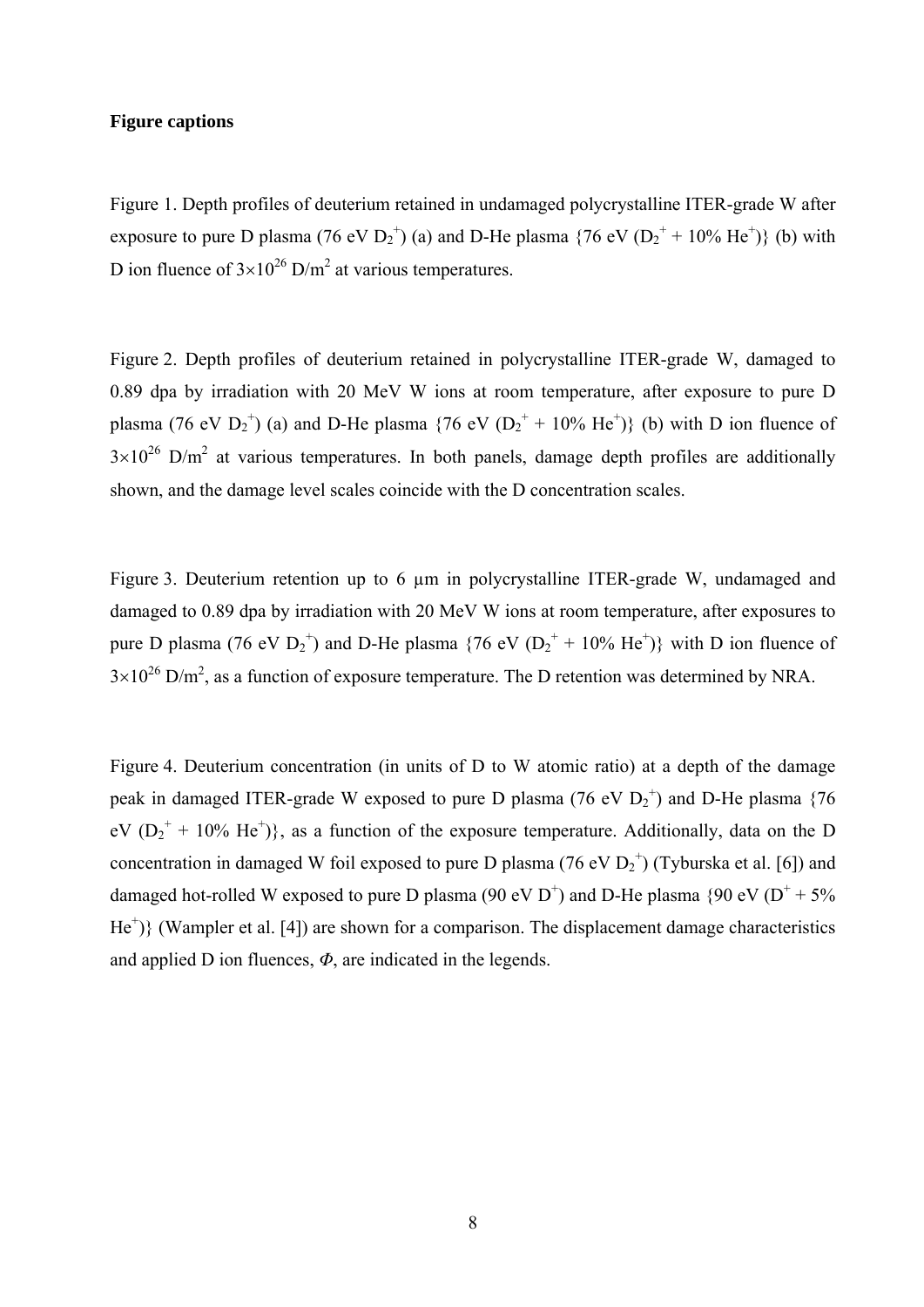

Figure 1. Depth profiles of deuterium retained in undamaged polycrystalline ITER-grade W after exposure to pure D plasma (76 eV  $D_2^{\dagger}$ ) (a) and D-He plasma {76 eV ( $D_2^{\dagger}$  + 10% He<sup>+</sup>)} (b) with D ion fluence of  $3\times10^{26}$  D/m<sup>2</sup> at various temperatures.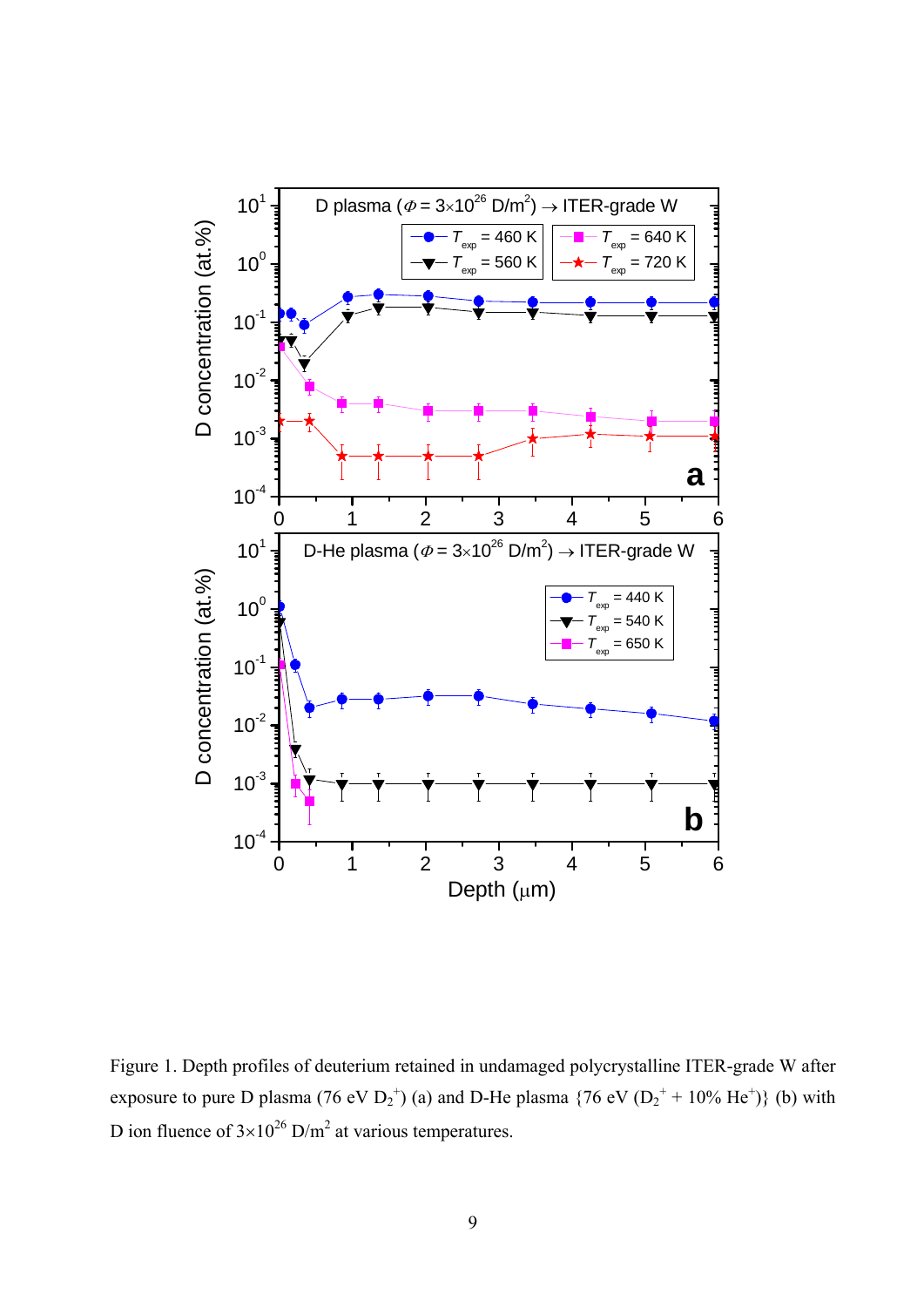

Figure 2. Depth profiles of deuterium retained in polycrystalline ITER-grade W, damaged to 0.89 dpa by irradiation with 20 MeV W ions at room temperature, after exposure to pure D plasma (76 eV  $D_2^+$ ) (a) and D-He plasma {76 eV ( $D_2^+$  + 10% He<sup>+</sup>)} (b) with D ion fluence of  $3\times10^{26}$  D/m<sup>2</sup> at various temperatures. In both panels, damage depth profiles are additionally shown, and the damage level scales coincide with the D concentration scales.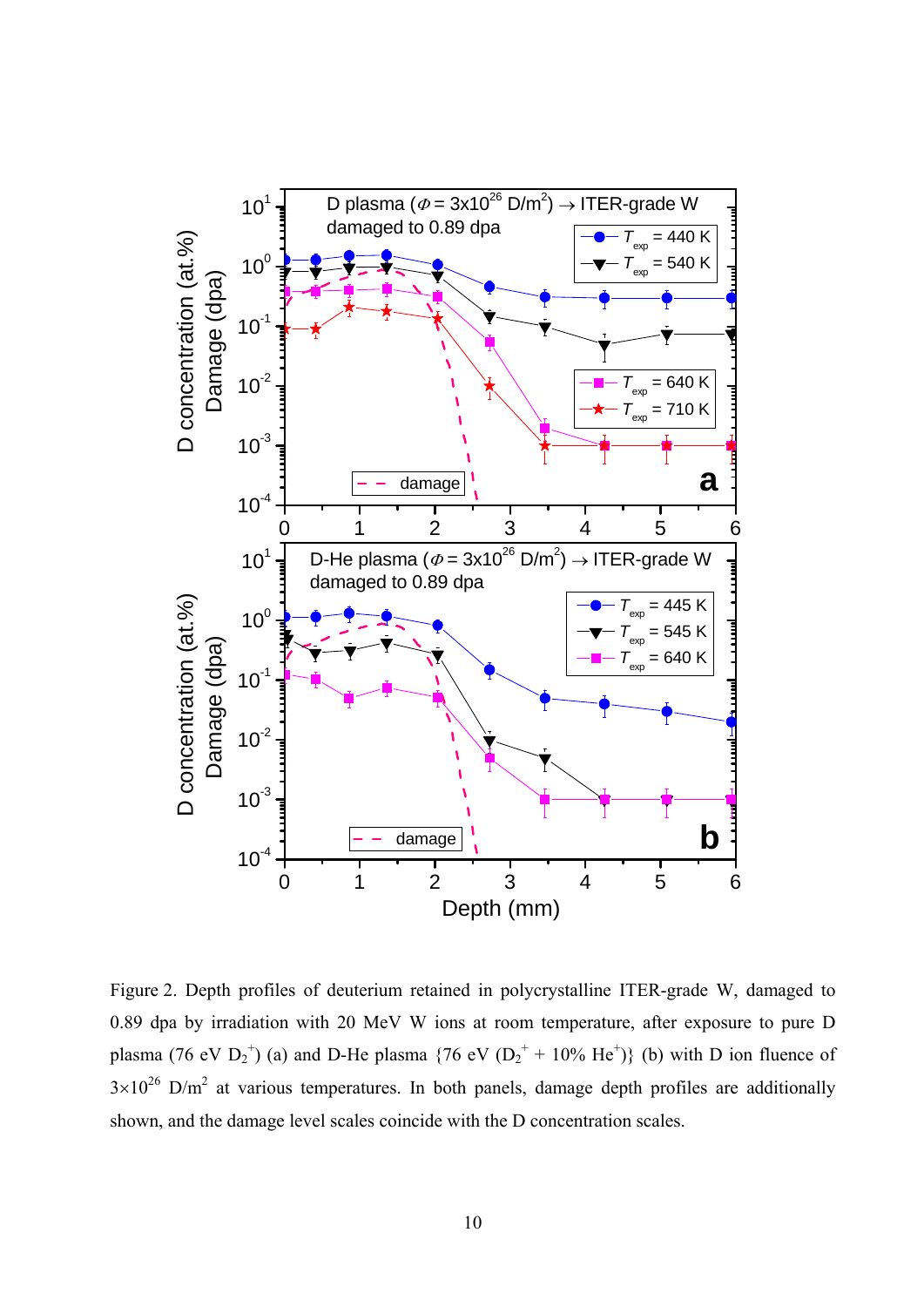

Figure 3. Deuterium retention up to 6 µm in polycrystalline ITER-grade W, undamaged and damaged to 0.89 dpa by irradiation with 20 MeV W ions at room temperature, after exposures to pure D plasma (76 eV  $D_2^+$ ) and D-He plasma {76 eV ( $D_2^+$  + 10% He<sup>+</sup>)} with D ion fluence of  $3\times10^{26}$  D/m<sup>2</sup>, as a function of exposure temperature. The D retention was determined by NRA.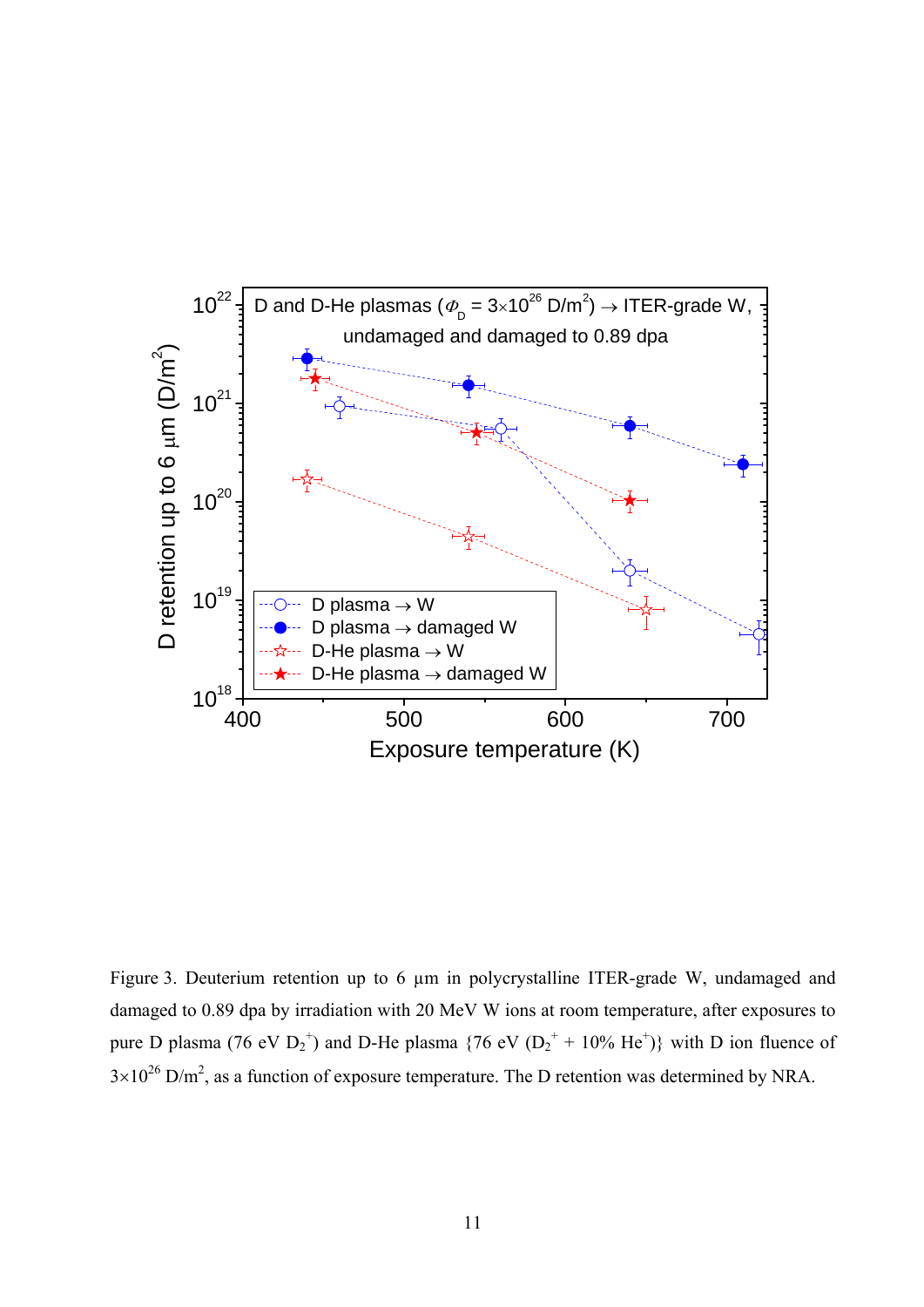

Figure 4. Deuterium concentration (in units of D to W atomic ratio) at a depth of the damage peak in damaged ITER-grade W exposed to pure D plasma (76 eV  $D_2^+$ ) and D-He plasma {76  $eV (D_2^+ + 10\% \text{ He}^+)$ , as a function of the exposure temperature. Additionally, data on the D concentration in damaged W foil exposed to pure D plasma (76 eV  $D_2^+$ ) (Tyburska et al. [6]) and damaged hot-rolled W exposed to pure D plasma (90 eV D<sup>+</sup>) and D-He plasma {90 eV ( $D^+$  + 5%  $He<sup>+</sup>$ } (Wampler et al. [4]) are shown for a comparison. The displacement damage characteristics and applied D ion fluences, *Φ*, are indicated in the legends.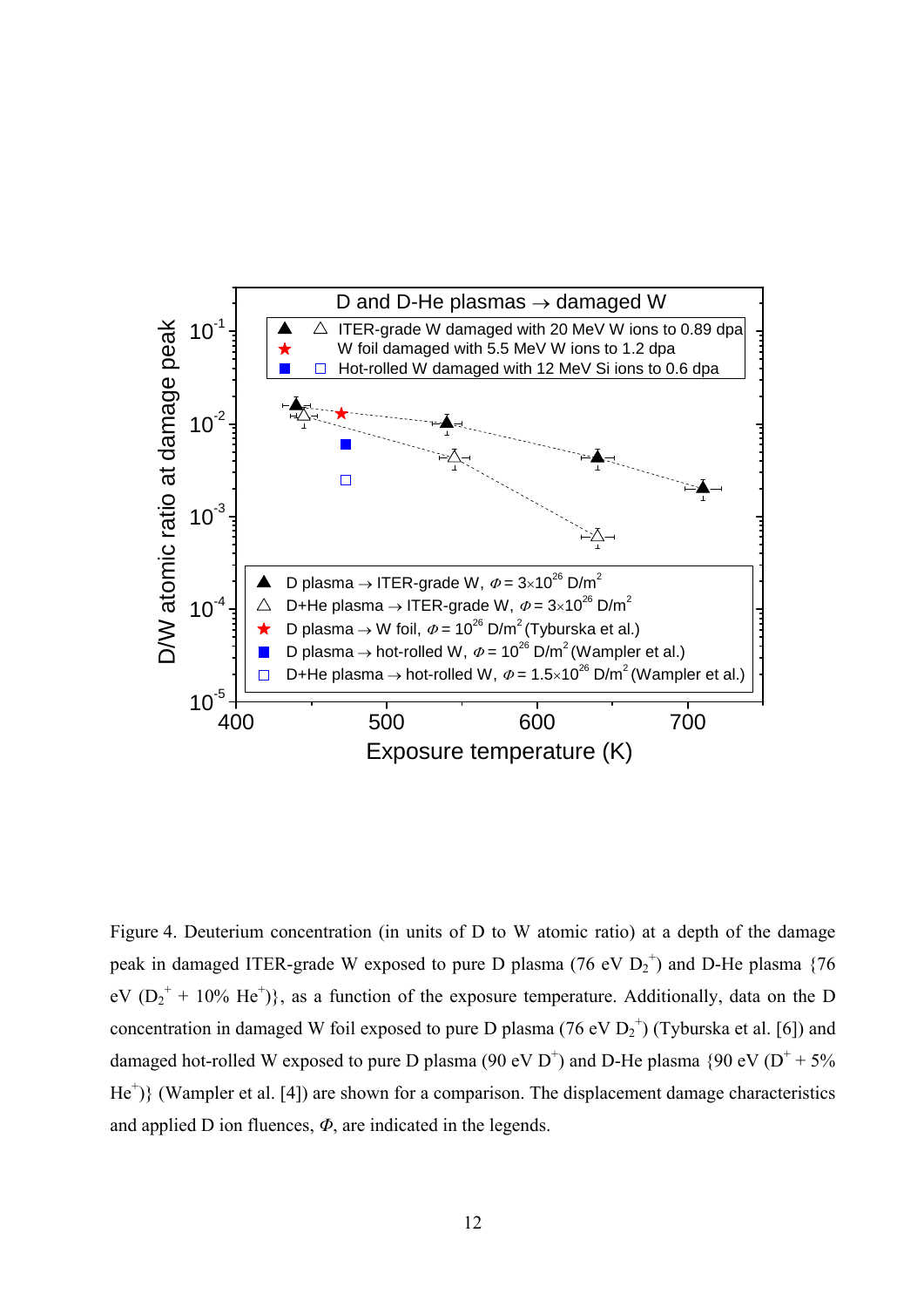#### **References**

1

- [1] V. Barabash, G. Federici, M. Rödig, L.L. Snead, C.H. Wu, J. Nucl. Mater. 283-287 (2000) 138.
- [2] H. Iida, V. Khripunov, L. Petrizzi, G. Federici, ITER Nuclear Analysis Report G 73 DDD 2 W 0.2, 2004.
- [3] M. Fukumoto, H. Kashiwagi, Y. Ohtsuka, Y. Ueda, M. Taniguchi, T. Inoue, K. Sakamoto, J. Yagyu, T. Arai, I. Takagi, T. Kawamura, J. Nucl. Mater. 390–391 (2009) 572.
- [4] W.R. Wampler and R.P. Doerner, Nucl. Fusion 49 (2009) 115023.
- [5] W.R. Wampler and R.P. Doerner, Phys. Scripra T138 (2009) 14037.
- [6] B. Tyburska, V.Kh. Alimov, O.V. Ogorodnikova, K. Schmid, K. Ertl, J. Nucl. Mater. 395 (2009) 150.
- [7] B. Tyburska, V.Kh. Alimov, O.V. Ogorodnikova, K. Ertl, K. Schmid, J. Roth, J. Nucl. Mater. (2010), doi:10.1016/j.jnucmat.2010.11.044
- [8] O.V. Ogorodnikova, B. Tyburska, V.Kh. Alimov, K. Ertl, J. Nucl. Mater. (2011), doi:10.1016/j.jnucmat.2010.12.012.
- [9] W.R. Wampler, D.L. Rudakov, J.G. Watkins, C.J. Lasnier, J. Nucl. Mater. (2010), doi: 10.1016/j.jnucmat.2010.11.043.
- [10] M. Miyamoto, D. Nishijima, Y. Ueda, R.P. Doerner, H. Kurishita, M.J. Baldwin2, S. Morito, K. Ono, J. Hanna, Nucl. Fusion 49 (2009) 065035.
- [11] V.Kh. Alimov, W.M. Shu, J. Roth, K. Sugiyama, S. Lindig, M. Balden, K. Isobe, T. Yamanishi, Phys. Scr. T138 (2009) 014048.
- [12] O.V. Ogorodnikova, T. Schwarz-Selinger, K. Sugiyama, V.Kh. Alimov, J. Appl. Phys. 109 (2011) 013309.
- [13] V.Kh. Alimov, B. Tyburska, O.V. Ogorodnikova, J. Roth, K. Isobe, T. Yamanishi, J. Nucl. Mater. (2010), doi:10.1016/j.jnucmat.2010.08.054.
- [14] Y. Ueda, M. Fukumoto, J. Yoshida, Y. Ohtsuka, R. Akiyoshi, H. Iwakiri, N. Yoshida, J. Nucl. Mater. 386-388 (2009) 725.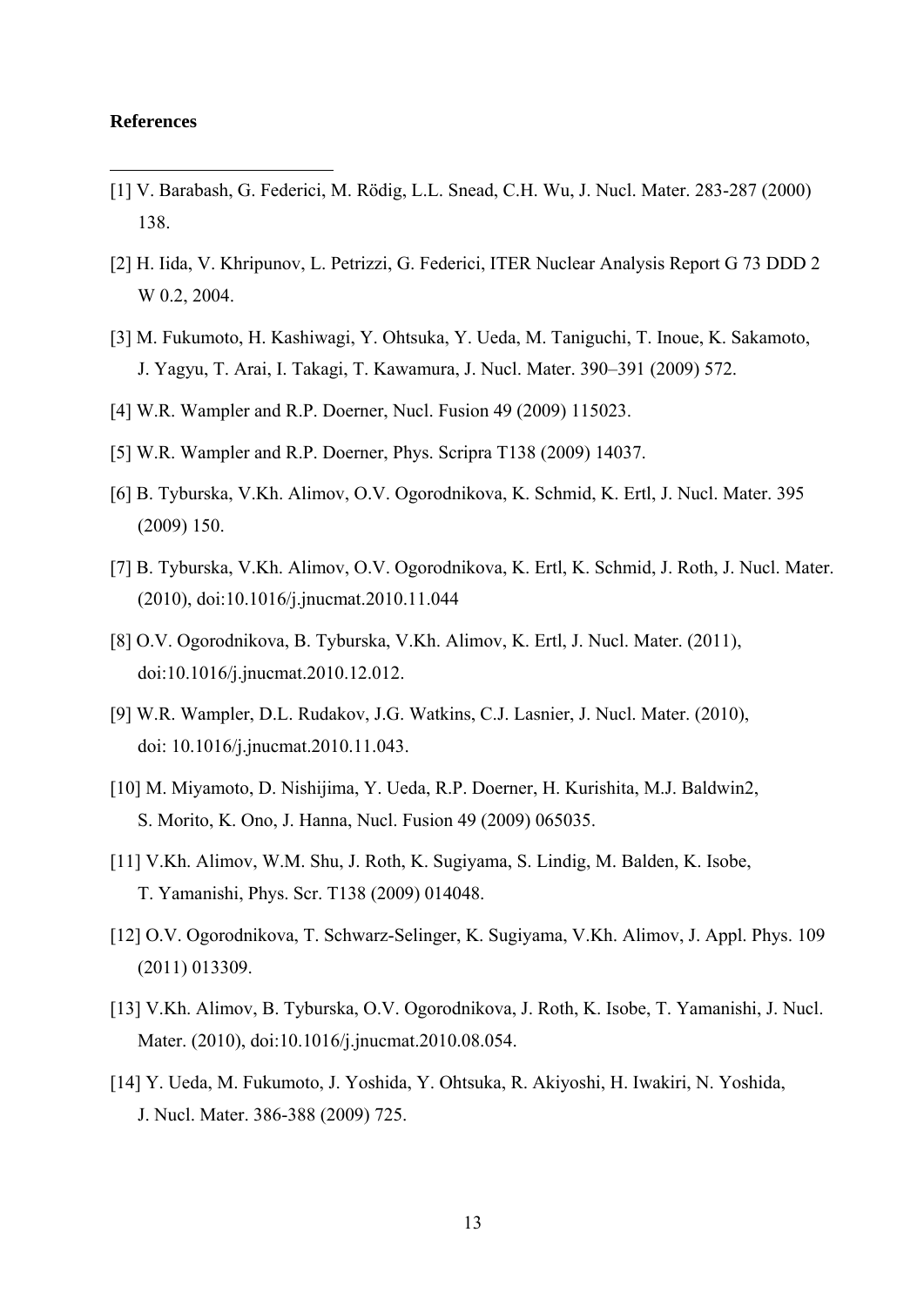- [15] Y. Ueda, H. Kashiwagi, M. Fukumoto, Y. Ohtsuka, N. Yoshida, Fusion Sci. Technol. 56 (2009) 85.
- [16] G. Kalinin, V. Barabash, S. Fabritsiev, H. Kawamura, I. Mazul, M. Ulrickson, C. Wu, S. Zinkle, Fusion Eng. Des. 55 (2001) 231.
- [17] T. Hirai, G. Pintsuk, J. Linke, M. Batilliot, J. Nucl. Mater. 390-391 (2009) 751.
- [18] V.Kh. Alimov, B. Tyburska-Püschel, S. Lindig, Y. Hatano, M. Balden, J. Roth, K. Isobe, M. Matsuyama, T. Yamanishi, J. Nucl. Mater. (submitted).
- [19] http://srim.org.

1

- [20] Standard Practice for Neutron Radiation Damage Simulation by Charge-Particle Irradiation, E521-96, Annual Book of ASTM Standards, Vol. 12.02, American Society for Testing and Materials, Philadelphia, 1996, p. 1.
- [21] Q. Xu, T. Yoshiie, H.C. Huang, Nucl. Instr. and Meth. B 206 (2003) 123.
- [22] G.-N. Luo, W.M. Shu, H. Nakamura, S. O'Hira, M. Nishi, Rev. Sci. Instrum. 75 (2004) 4374.
- [23] V.Kh. Alimov, M. Mayer, J. Roth, Nucl. Instr. and Meth. B 234 (2005) 169.
- [24] S. Lindig, M. Balden, V.Kh. Alimov, A. Manhard, C. Höschen, T. Höschen, B. Tyburska-Püschel, J. Roth, Phys. Scr. (submitted).
- [25] J.B. Condon and T. Schober, J. Nucl. Mater. 207 (1993) 1.
- [26] A.A. Haasz, M. Poon, J. Davis, J. Nucl. Mater. 266-269 (1999) 520.
- [27] V.Kh. Alimov, J. Roth, M. Mayer, J. Nucl. Mater. 337-339 (2005) 619.
- [28] S. Lindig, M. Balden, V.Kh. Alimov, T. Yamanishi, W.M. Shu, J. Roth, Phys. Scr. T138 (2009) 014040.
- [29] V.Kh. Alimov, W.M. Shu, J. Roth, S. Lindig, M. Balden, K. Isobe, T. Yamanishi, J. Nucl. Mater. (2011), doi: 10.1016/j.jnuclmat.2011.01.088.
- [30] H. Iwakiri, K. Yasunaga, K. Morishita, N. Yoshida, J. Nucl. Mater. 283-287 (2000) 1134.
- [31] M.J. Baldwin, R.P. Doerner, B. Wampler, D. Nishijima, T. Lynch, M. Miyamoto, Nucl. Fusion (accepted for publication).
- [32] G.H. Kinchin, R.S. Pease, Rep. Prog. Phys. 18 (1955) 1.